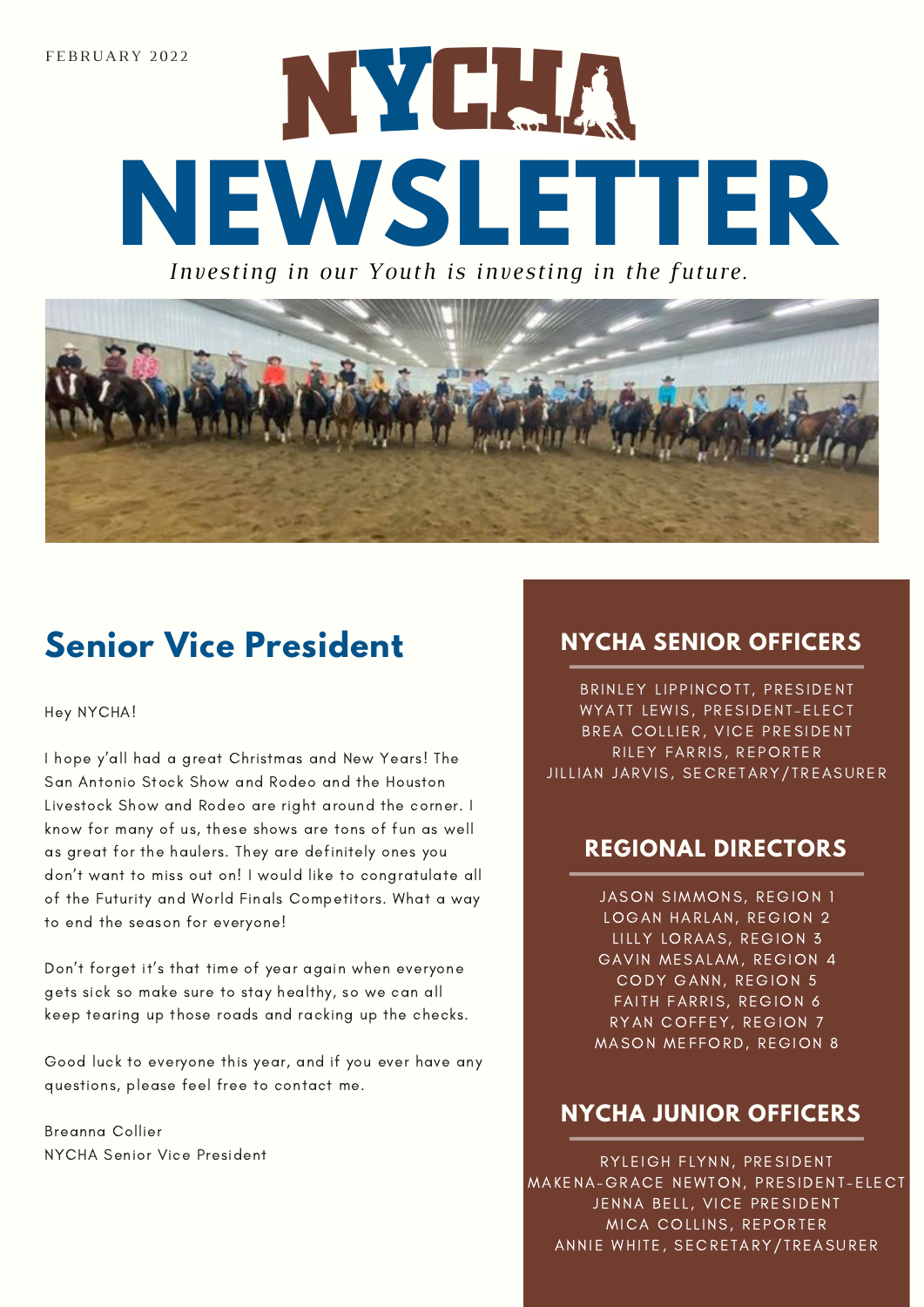# **Junior Vice President**

That 's a wrap for the 2021 season! I can't believe how fats time flies. I'm excited to get showing and I hope to see some of you down the road. I wish everyone good luck with showing and to just have a great year in general. Thank you to all the generous stallion owners, and all the sponsors of the NYCHA. I'm excited to see what the NYCHA can bring to the table this year and see what we can do, best of luck!

Jenna Bell NYCHA Junior Vice President

#### **Junior Reporter**

Hey everyone, as we have been getting back to cutting this new year, I would like to thank some very generous members that have been sponsoring some of the fresh cows for our youth classes. I would like to thank Missy Lyons, Cassey Crouch, James Todd, and Rapp Ranch these are just a few of our greatly apricated sponsors. They continually go out of their way to support today's youth. I would also like to thank all the stallion owner that so kindly donated breeding to our stallion auction. Without the continued support of so many the NYCHA could not thrive like it does.

Stay safe going down the roads and good luck this month.

Mica Collins NYCHA Junior Reporter

### **Junior Secretary/ Treasurer**

Hey, y'all

This month I would like to take a moment to address some of the changes that will be happening at the Eastern Nationals this year. There is a lot of excitement around West Monroe, Louisiana being the new venue of choice held at the legendary Ike Hamilton Expo Center. This years activities will include family fun night and the costume cutting contest. The youth officer committee is currently working on adding a new fun activity for all ages this year young and old. All the kinks are not worked out yet but details will come as soon as plans are finalized. I hope everyone has a great show season.

Thank you,

The Annie Kate White NYCHA Junior Secretary/Treasurer

### **UPCOMING EVENTS**

March 3-12: NCHA Eastern National Championships presented by 6666 Ranch; West Monroe, Louisiana

- March 5: Junior Youth 1st Go; GRAND ENTRY; Senior Youth 1st Go; YOUTH TEAM CUTTING
- March 6: Junior Youth Finals; Senior Youth Finals

April 17: NYCHA Easter; Will Rogers Memorial Event Center

#### May 19-28: NCHA Western Nationals; Reno, Nevada

Event schedule coming soon

June 3-5: NCHA Convention; Fort Worth, Texas

Stay tuned for all the details on the upcoming 2022 NCHA Convention